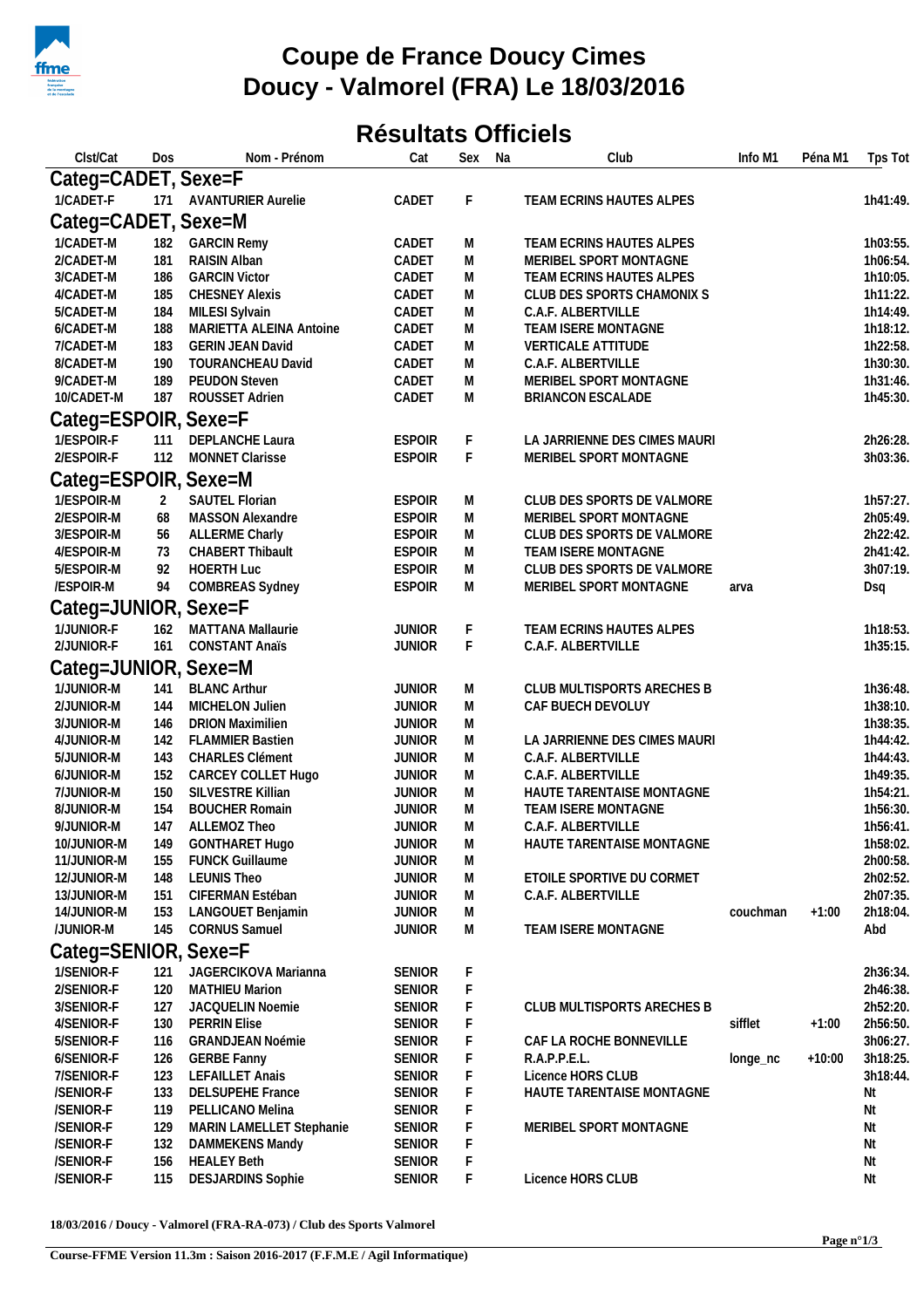| fme <sup>Clst/Cat</sup>    | Dos            | Nom - Prénom                                | Cat                            | Sex                    | Na | Club                         | Info M1       | Péna M1  | Tps Tot              |
|----------------------------|----------------|---------------------------------------------|--------------------------------|------------------------|----|------------------------------|---------------|----------|----------------------|
| Eateg=SENIOR, Sexe=M       |                |                                             |                                |                        |    |                              |               |          |                      |
| 1/SENIOR-M                 | $\overline{1}$ | SERT Yoann                                  | <b>SENIOR</b>                  | M                      |    | HAUTE TARENTAISE MONTAGNE    |               |          | 1h50:04.             |
| 2/SENIOR-M                 | 11             | <b>OZERAY Gary</b>                          | <b>SENIOR</b>                  | M                      |    | MERIBEL SPORT MONTAGNE       | couchman      | $+1:00$  | 1h58:34.             |
| 3/SENIOR-M                 | 42             | PERRIN Frédéric                             | <b>SENIOR</b>                  | M                      |    |                              |               |          | 1h58:44.             |
| 4/SENIOR-M                 | 88             | RODRIGUEZ Antoine                           | <b>SENIOR</b>                  | M                      |    | Licence HORS CLUB            | longe         | $+3:00$  | 2h02:00.             |
| 5/SENIOR-M                 | 3              | LODOLO Julien                               | <b>SENIOR</b>                  | M                      |    | HAUTE TARENTAISE MONTAGNE    | couchman      | $+1:00$  | 2h03:09.             |
| 6/SENIOR-M                 | 6              | SOCQUET JUGLARD Antoine                     | <b>SENIOR</b>                  | M                      |    | CLUB DES SPORTS DE MEGEVE    |               |          | 2h03:51.             |
| 7/SENIOR-M                 | 9              | <b>CLARYS Valentin</b>                      | <b>SENIOR</b>                  | ${\sf M}$              |    | CLUB DES SPORTS ET LOISIRS   |               |          | 2h04:39.             |
| 8/SENIOR-M                 | 5              | FRAISSARD Anthony                           | <b>SENIOR</b>                  | M                      |    | CLUB DES SPORTS DE VALMORE   |               |          | 2h08:02.             |
| 9/SENIOR-M                 | $\overline{4}$ | PUEYO Thomas                                | <b>SENIOR</b>                  | M                      |    | <b>TEAM ISERE MONTAGNE</b>   |               |          | 2h08:42.             |
| 10/SENIOR-M                | 35             | <b>LACOSTE David</b>                        | <b>SENIOR</b>                  | M                      |    | CLUB DES SPORTS DE TIGNES    | sifflet       | $+1:00$  | 2h11:54.             |
| 11/SENIOR-M                | 57             | SAINTVOIRIN Julien                          | <b>SENIOR</b>                  | M                      |    | C.A.F. FAVERGES COMP         |               |          | 2h12:23.             |
| 12/SENIOR-M                | 28             | ROBIN Baptiste<br>NOÉBÈS TOURRÈS Valentin   | <b>SENIOR</b>                  | M                      |    |                              |               |          | 2h14:31.             |
| 13/SENIOR-M<br>14/SENIOR-M | 21<br>71       | LANGE Sébastien                             | <b>SENIOR</b><br><b>SENIOR</b> | ${\sf M}$<br>${\sf M}$ |    | CLUB DES SPORTS DE VALMORE   |               | $+3:00$  | 2h17:32.<br>2h18:00. |
| 15/SENIOR-M                | 48             | GLEZ Frédéric                               | <b>SENIOR</b>                  | M                      |    |                              | longe<br>COUV | $+1:00$  | 2h21:01.             |
| 16/SENIOR-M                | 12             | <b>BOIS Denis</b>                           | <b>SENIOR</b>                  | M                      |    | HAUTE TARENTAISE MONTAGNE    |               |          | 2h22:39.             |
| 17/SENIOR-M                | 60             | <b>ROMANET Anthony</b>                      | <b>SENIOR</b>                  | M                      |    |                              | couch         | $+1:00$  | 2h24:23.             |
| 18/SENIOR-M                | 64             | JACQUARD Pascal                             | <b>SENIOR</b>                  | M                      |    | C.A.F. FAVERGES COMP         |               |          | 2h25:52.             |
| 19/SENIOR-M                | 49             | <b>BEDOY Loic</b>                           | <b>SENIOR</b>                  | M                      |    | MERIBEL SPORT MONTAGNE       | longe         | $+3:00$  | 2h26:55.             |
| 20/SENIOR-M                | 98             | <b>DOMISE Moïse</b>                         | <b>SENIOR</b>                  | ${\sf M}$              |    | LUCHON HAUTE MONTAGNE        |               |          | 2h27:56.             |
| 21/SENIOR-M                | 81             | CLAUSS Régis                                | <b>SENIOR</b>                  | ${\sf M}$              |    | ASPTT STRASBOURG             |               |          | 2h29:16.             |
| 22/SENIOR-M                | 75             | PÉPIN Jérôme                                | <b>SENIOR</b>                  | M                      |    | BELLES GRIMPES EN BELLEDON   |               |          | 2h32:25.             |
| 23/SENIOR-M                | 79             | RICHARD Alexandre                           | <b>SENIOR</b>                  | M                      |    | TEAM ECRINS HAUTES ALPES     |               |          | 2h37:05.             |
| 24/SENIOR-M                | 82             | <b>LOTTIN Xavier</b>                        | <b>SENIOR</b>                  | M                      |    | TEAM ISERE MONTAGNE          | couch         | $+1:00$  | 2h40:36.             |
| 25/SENIOR-M                | 24             | BELZ Jean Marie                             | <b>SENIOR</b>                  | ${\sf M}$              |    |                              |               |          | 2h43:42.             |
| 26/SENIOR-M                | 55             | VOGT Maxime                                 | <b>SENIOR</b>                  | M                      |    | HAUTE TARENTAISE MONTAGNE    |               |          | 2h48:21.             |
| 27/SENIOR-M                | 90             | <b>NOYER Fabien</b>                         | <b>SENIOR</b>                  | M                      |    | Licence HORS CLUB            | longe_nc      | $+10:00$ | 2h49:04.             |
| 28/SENIOR-M                | 41             | <b>TAUTY Nicolas</b>                        | <b>SENIOR</b>                  | M                      |    | Licence HORS CLUB            |               |          | 2h49:36.<br>2h52:52. |
| 29/SENIOR-M<br>30/SENIOR-M | 53<br>31       | CHEVRIER Mathieu<br><b>BOUCHER Corentin</b> | <b>SENIOR</b><br><b>SENIOR</b> | M                      |    | HAUTE TARENTAISE MONTAGNE    | sifflet       | $+1:00$  | 2h54:00.             |
| 31/SENIOR-M                | 22             | <b>FROMAGET Pierre</b>                      | <b>SENIOR</b>                  | M<br>M                 |    | BELLES GRIMPES EN BELLEDON   |               |          | 2h56:21.             |
| 32/SENIOR-M                | 96             | <b>BORDIER Charles</b>                      | <b>SENIOR</b>                  | M                      |    | BELLES GRIMPES EN BELLEDON   |               |          | 2h56:22.             |
| 33/SENIOR-M                | 15             | <b>BRONSARD Tristan</b>                     | <b>SENIOR</b>                  | M                      |    |                              |               |          | 2h59:51.             |
| 34/SENIOR-M                | 19             | <b>CHESNEAU Mathieu</b>                     | <b>SENIOR</b>                  | ${\sf M}$              |    |                              |               |          | 3h04:02.             |
| 35/SENIOR-M                | 95             | HENRIQUES DE OLIVEIRA Amaël                 | <b>SENIOR</b>                  | M                      |    | LA JARRIENNE DES CIMES MAURI |               |          | 3h18:16.             |
| 36/SENIOR-M                | 67             | JEANDON Edouard                             | <b>SENIOR</b>                  | M                      |    | USSEL SPORTS MONTAGNE        |               |          | 3h22:31.             |
| /SENIOR-M                  | 52             | <b>CUINAT GUERRAZ NIIS</b>                  | <b>SENIOR</b>                  | M                      |    | ESCALADE VOIRON ALPINISME    |               |          | Νt                   |
| /SENIOR-M                  | 51             | DE CONINCK Johan                            | <b>SENIOR</b>                  | M                      |    |                              |               |          | Nt                   |
| /SENIOR-M                  | 43             | <b>HERRERA Bruno</b>                        | <b>SENIOR</b>                  | M                      |    | <b>GRIMP'TOUT</b>            |               |          | Abs                  |
| /SENIOR-M                  | 80             | <b>CURMER Grégoire</b>                      | <b>SENIOR</b>                  | M                      |    | CLUB DES SPORTS CHAMONIX S   |               |          | Abs                  |
| /SENIOR-M                  | 74             | <b>GORAK Guillaume</b>                      | <b>SENIOR</b>                  | M                      |    |                              | arva          |          | Dsq                  |
|                            |                | Categ=VETERAN, Sexe=F                       |                                |                        |    |                              |               |          |                      |
| 1/VETERAN-F                | 125            | <b>COLLET Karine</b>                        | VETERA                         | F                      |    | TEAM ISERE MONTAGNE          |               |          | 2h56:01.             |
| 2/VETERAN-F                | 113            | <b>DEBONNAIRE</b> Stephanie                 | VETERA                         | F                      |    | MERIBEL SPORT MONTAGNE       |               |          | 3h03:36.             |
| 3/VETERAN-F                | 117            | DOORE Anouk                                 | VETERA                         | F                      |    |                              |               |          | 3h04:31.             |
| 4/VETERAN-F                | 114            | <b>ROUX Laeticia</b>                        | VETERA                         | $\mathsf F$            |    | C.A.F. ALBERTVILLE           |               |          | 3h10:15.             |
| 5/VETERAN-F                | 122            | CANOVA Laure                                | VETERA                         | $\mathsf F$            |    | Licence HORS CLUB            |               |          | 3h21:13.             |
| <b>NETERAN-F</b>           | 128            | KONINCKX Marleen                            | VETERA                         | $\mathsf F$            |    |                              |               |          | Nt                   |
| /VETERAN-F                 | 124            | <b>MURIS Myriam</b>                         | VETERA                         | F                      |    | <b>FILLIERE GRIMPE</b>       |               |          | Nt                   |
| /VETERAN-F                 | 118            | <b>BRAMAS Valérie</b>                       | VETERA                         | F                      |    | ROC ET VERTIGE               |               |          | Nt                   |
|                            |                | Categ=VETERAN, Sexe=M                       |                                |                        |    |                              |               |          |                      |
| 1/VETERAN-M                | 36             | ROUSSET Guillaume                           | VETERA                         | M                      |    | <b>BRIANCON ESCALADE</b>     |               |          | 2h00:44.             |
| 2/VETERAN-M                | $\overline{7}$ | <b>BOUZON Lionel</b>                        | VETERA                         | M                      |    | BELLES GRIMPES EN BELLEDON   |               |          | 2h03:48.             |
| 3/VETERAN-M                | 58             | PONCET David                                | VETERA                         | M                      |    | LA JARRIENNE DES CIMES MAURI |               |          | 2h07:17.             |
| 4/VETERAN-M                | 8              | <b>SCRIMGEOUR Carron</b>                    | VETERA                         | M                      |    | Licence HORS CLUB            |               |          | 2h12:45.             |
| 5/VETERAN-M                | 65             | MULLER Jan                                  | VETERA                         | M                      |    |                              |               |          | 2h14:11.             |
| 6/VETERAN-M                | 39             | <b>DULAC Vincent</b>                        | VETERA                         | M                      |    | LA JARRIENNE DES CIMES MAURI |               |          | 2h20:00.             |
| 7/VETERAN-M<br>8/VETERAN-M | 91<br>83       | <b>GAUDRY Loic</b><br>COTE Frédéric         | VETERA<br>VETERA               | M<br>M                 |    | BELLES GRIMPES EN BELLEDON   | couch         | $+1:00$  | 2h22:04.<br>2h26:53. |
| 9/VETERAN-M                | 25             | <b>ETIENNE Fabrice</b>                      | VETERA                         | M                      |    |                              |               |          | 2h29:49.             |
| 10/VETERAN-                | 77             | RENAUD Christophe                           | VETERA                         | M                      |    | TEAM ISERE MONTAGNE          |               |          | 2h33:19.             |
| 11/VETERAN-                | 27             | <b>TERRIN Carl</b>                          | VETERA                         | M                      |    | HAUTE TARENTAISE MONTAGNE    |               |          | 2h33:29.             |
| 12/VETERAN-                | 50             | <b>GREGOLIN Yann</b>                        | VETERA                         | M                      |    |                              | couch         | $+2:00$  | 2h34:51.             |
| 13/VETERAN-                | 72             | <b>FILLEAU Eric</b>                         | VETERA                         | M                      |    | GUMS AIX EN PROVENCE         |               |          | 2h35:10.             |
|                            |                |                                             |                                |                        |    |                              |               |          |                      |

**18/03/2016 / Doucy - Valmorel (FRA-RA-073) / Club des Sports Valmorel**

m.